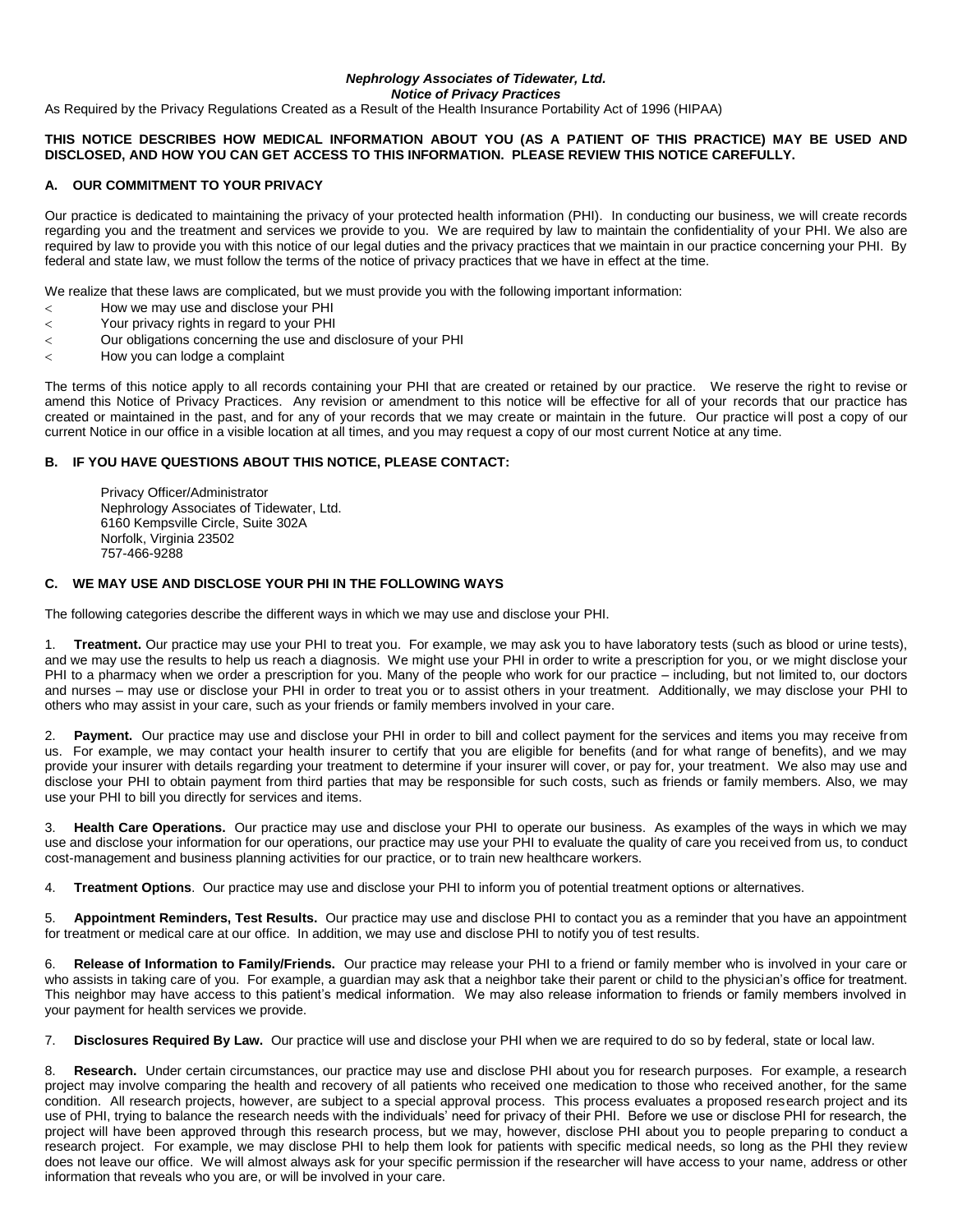9. **Public Health Risks.** Our practice may disclose your PHI for public health activities and purposes to public health authorities that are authorized by law to collect information. These activities and purposes may include the following purposes:

- Maintaining vital records, such as births and deaths
- Reporting child abuse or neglect
- **Preventing or controlling disease, injury or disability**
- Notifying a person regarding potential exposure to a communicable disease
- Notifying a person regarding a potential risk for spreading or contracting a disease or condition
- Reporting reactions to drugs or problems with products or devices
- Notifying individuals if a product or device they may be using has been recalled
- Notifying appropriate government agency(ies) and authority(ies) regarding the potential abuse, neglect or domestic violence
- Notifying your employer under limited circumstances related primarily to workplace injury or illness or medical surveillance

10. **Health Oversight Activities.** Our practice may disclose your PHI to a health oversight agency for activities authorized by law. Oversight activities can include, for example, investigations, inspections, audits, surveys, licensure and disciplinary actions; civil, administrative, and criminal procedures or actions; or other activities necessary for the government to monitor government programs, compliance with civil rights laws and the health care system in general. We may use your information to report diseases to the health department.

11. **Lawsuits and Similar Proceedings.** Our practice may disclose your PHI in response to a court or administrative order if you are involved in a lawsuit or similar proceeding. We also may disclose your PHI in response to a discovery request, subpoena, or other lawful process by another party involved in the dispute, but only if we have made an effort to inform you of the request or to obtain an order protecting the information the party has requested.

12. **Law Enforcement.** We may release PHI if asked to do so by a law enforcement official:

- Regarding a crime victim in certain situations, if we are unable to obtain the person's agreement
- Concerning a death we believe has resulted from criminal conduct
- ◆ Regarding criminal conduct at our offices
- In response to a warrant, summons, court order, subpoena or similar legal process
- To identify/locate a suspect, material witness, fugitive or missing person
- In an emergency, to report a crime (including the location or victim(s) of the crime, or the description, identity or location of the perpetrator)

13. **Serious Threats to Health or Safety.** Our practice may use and disclose your PHI when necessary to reduce or prevent a serious threat to your health and safety or the health and safety of another individual or the public. Under these circumstances, we will only make disclosures to a person or organization able to help prevent the threat.

14. **National Security**. Our practice may disclose your PHI to federal officials for intelligence and national security activities authorized by law. We also may disclose your PHI to federal officials in order to protect the President, other officials or foreign heads of state, or to conduct investigations.

15. **Organ and Tissue Donation.** If you are an organ donor, we may disclose your PHI to organizations that handle organ procurement or organ, eye or tissue transportation or to an organ donation bank, as necessary to facilitate organ or tissue donation and transplantation.

16. **Military and Veterans**. If you are a member of the armed forces, we may disclose PHI about you as required by military command authorities. We may also release PHI about foreign military personnel to the appropriate foreign military authority.

17. **Workers' Compensation.** We may release PHI about you for workers' compensation or similar programs. These programs provide benefits for work-related injuries or illness.

18. **Coroners, Medical Examiners and Funeral Directors.** We may release PHI about you to a coroner or medical examiner. This may be necessary, for example, to identify a deceased person or determine the cause of death. We may also disclose PHI about an individual to a funeral director as necessary to carry out their duties.

19. **Inmates.** If you are an inmate of a correctional institution or under the custody of a law enforcement official, we may release PHI about you to the correctional institution or law enforcement official. This release would be necessary (1) for the institution to provide you with health care, (2) to protect your health and safety or the health and safety of others, or (3) for the safety and security of the correctional institution.

20. **Fundraising.** We may contact you to raise funds. We may use and disclose certain of your PHI, including demographic data, dates of health care provided, the department from which you received services, the name of the treating physician, outcome information and health insurance status, to a business associate or institutionally related foundation for fundraising purposes without your authorization. You have the right to opt out of receiving fundraising communication from us, our business associates and our institutionally related foundations. Each fundraising communication will provide you with a clear opportunity to elect not to receive further fundraising communications.

#### **D. YOUR RIGHTS REGARDING YOUR PHI**

You have the following rights regarding the PHI that we maintain:

1. **Confidential Communications.** You have the right to request that our practice communicate with you about your health and related issues in a particular manner or at a certain location. For instance, you may ask that we contact you at home, rather than work, or to send communications